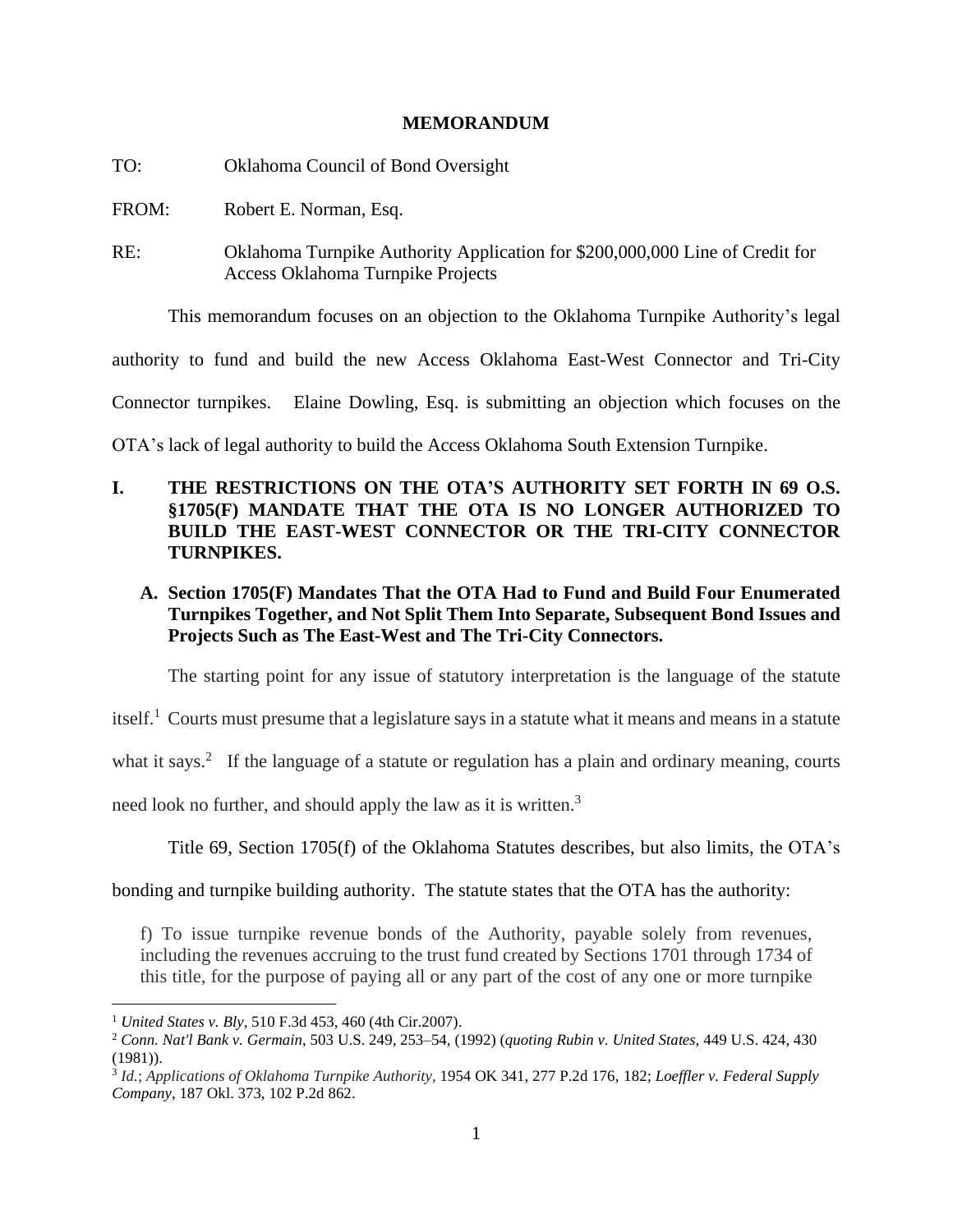projects. Provided that any bonds issued for the construction of the proposed turnpike referred to in **subparagraphs (10), (20), (21) and (22) of paragraph (e) of this section shall be issued as one issue for all four of the proposed turnpikes and shall be financed, constructed and operated under one bond indenture.<sup>4</sup>**

As the statute clearly states, the second sentence of section  $(f)$  limits the OTA's turnpike bonding and building authority for the turnpikes described in Section e (10), (20), (21), and (22) turnpikes. These four turnpikes, along with the "one issue," "one bond indenture" mandate of Section (f), were part of a turnpike package the legislature authorized in 1987.<sup>5</sup> The OTA confirms in its Access Oklahoma podcasts and other material that the East-West Connector Turnpike, and the Tri-City Connector Turnpike, are part of the package legislatively authorized back in 1987. Specifically, the OTA confirms the two turnpikes are both part of the "Oklahoma City Outer Loop" which appears in Section 20 of the statute.<sup>6</sup>

The plain language of the second sentence of the statute clearly required, and still requires, the OTA to have funded and built all four of the enumerated turnpikes - to the extent the OTA chose to build them - with **both** one single bond issue **and** one single bond indenture. There is no other reasonable way to construe the mandate of "**shall** be issued as one issue for **all four** of the proposed turnpikes and **shall** be financed, constructed and operated under one bond indenture."<sup>7</sup>

Thus, the plain language of the statute clearly prohibits the OTA from splitting the four specifically enumerated projects, or any part of them, into separate projects financed under separate, subsequent, or multiple bond **issues**. For example, the statute mandates that the OTA could not and cannot execute one bond issue for part of the Section (20) and (21) turnpikes, a

<sup>4</sup> 69 O.S. §1705(f) (emphasis added).

<sup>5</sup> *See In re Application of Oklahoma Turnpike Authority*, [1989](https://www.oscn.net/applications/oscn/deliverdocument.asp?citeid=10507) OK 21, ¶ 22, 770 [P.2d](https://www.oscn.net/applications/oscn/deliverdocument.asp?citeid=10507) 16.

<sup>6</sup> 69 O.S. §1705(e)(20); [https://www.accessoklahoma.com/tri-city-connector;](https://www.accessoklahoma.com/tri-city-connector) [https://www.accessoklahoma.com/east](https://www.accessoklahoma.com/east-west-connector)[west-connector](https://www.accessoklahoma.com/east-west-connector).

 $7$  69 O.S. §1705(f) (emphasis added).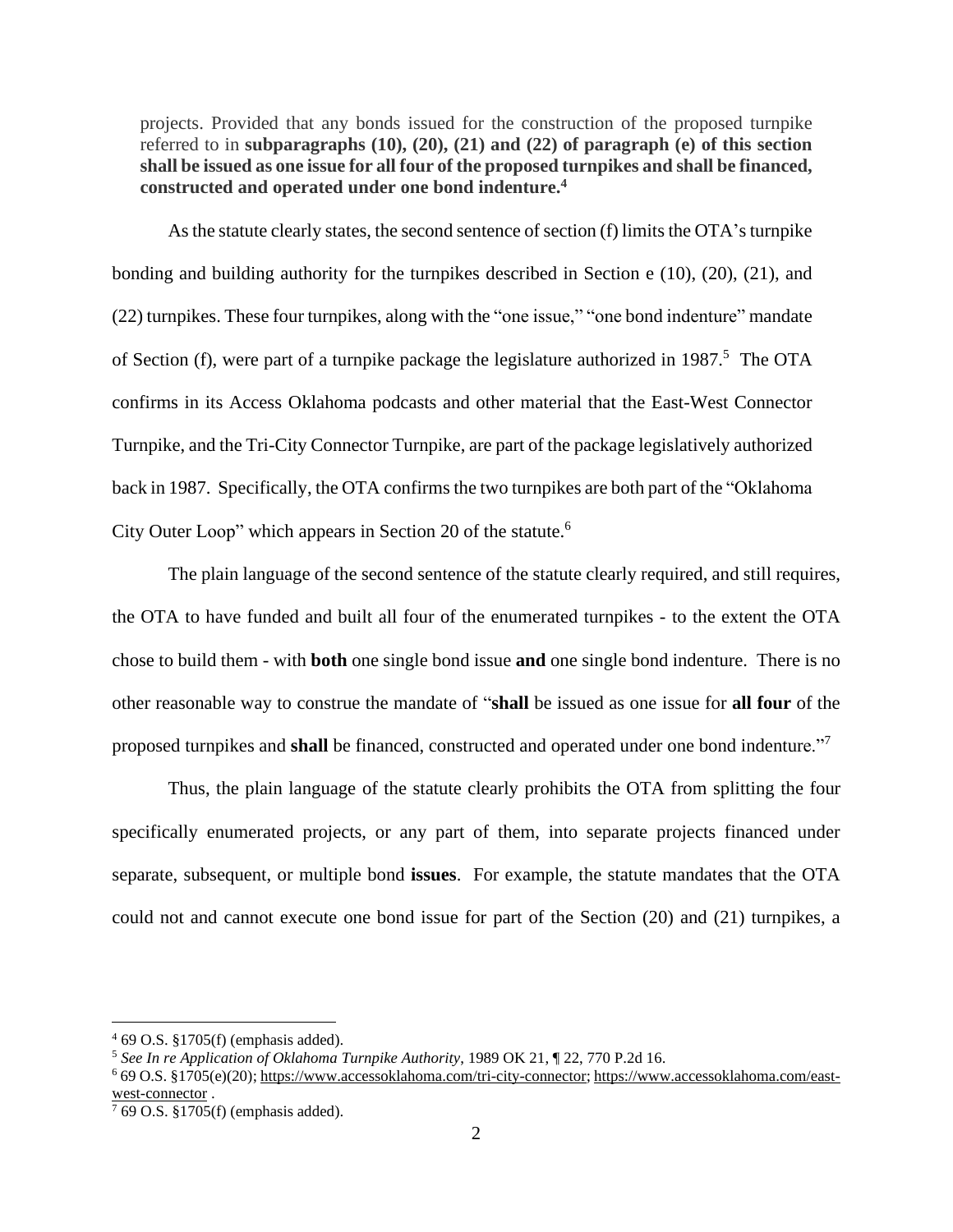second bond issue for all or part of the Section 10 turnpike, a third bond issue for yet another part of the Section 20 turnpike, and then a fourth bond issue for all or part of the Section 11 turnpike.

The first part of this example is based on what actually happened in 1989. In that year, the OTA executed one bond issue for a significant portion of the four enumerated turnpikes. Among other things, in this one bond issue, the OTA funded and built a significant segment of the Oklahoma City Outer Loop - the Kilpatrick Turnpike. In the same bond issue, the OTA funded and built a significant portion of the Creek Turnpike up by Tulsa, enumerated as Section 21 in the statute.

Now, over thirty years later, the OTA has decided it wants to build two new segments of the Section 20 Oklahoma City Outer Loop - the East-West Connector and the Tri-City Connector. However, as the OTA has acknowledged in its own application for a line of credit, and in its own explanation of the Access Oklahoma program, the OTA is having to execute new, separate, and subsequent bond issues to do this.<sup>8</sup> To really understand why this is an unlawful splitting of the four turnpike projects into multiple and subsequent bond issues, one has to know what legally constitutes "one" bond issue or "a" bond issue.

#### **B. One Bond Issue, Or A Bond Issue, Is A Group Of Bonds Issued At The Same Time.**

The courts and authoritative dictionary publications have all agreed that a "bond issue" is a class or series of bonds that are all offered, emitted, or delivered at one and the same time.<sup>9</sup> The

<sup>8</sup> *See* OTA Application, page entitled "List Anticipated Prospective Financings Anticipated After the Issue, Including Refunding;" Bond Buyer Article entitled Oklahoma Turnpike Draws Up Plan for \$5 Billion Project, March 3, 2022, included and attached as Exhibit 1; also available at: [https://www.bondbuyer.com/news/oklahoma-turnpike-prepares-bond-plan-for-5-billion](https://www.bondbuyer.com/news/oklahoma-turnpike-prepares-bond-plan-for-5-billion-project#:~:text=The%20Oklahoma%20Turnpike%20Authority%20is,according%20to%20a%20turnpike%20official)[project#:~:text=The%20Oklahoma%20Turnpike%20Authority%20is,according%20to%20a%20turnpike%20official](https://www.bondbuyer.com/news/oklahoma-turnpike-prepares-bond-plan-for-5-billion-project#:~:text=The%20Oklahoma%20Turnpike%20Authority%20is,according%20to%20a%20turnpike%20official)

<sup>9</sup> *Chem. Bank New York Tr. Co. v. S. S. Westhampton*, 358 F.2d 574, 578 (4th Cir. 1965) (citing Encyclopedic Dictionary of Business Finance, p. 23 (Prentice-Hall 1960)); *Bell Cty. v. Lightfoot*, 104 Tex. 346, 349, 138 S.W. 381, 383 (1911) (citing Black's Law Dictionary and Webster's Unabridged Dictionary); *see also [McMasters](https://1.next.westlaw.com/Link/Document/FullText?findType=Y&serNum=1950114782&pubNum=0000661&originatingDoc=N79071840C81811DB8F04FB3E68C8F4C5&refType=RP&originationContext=notesOfDecisions&contextData=%28sc.DocLink%29&transitionType=NotesOfDecisionItem&ppcid=b8c81395a1d14ec1ad7b6db932e8b9a4) v. Town of [Byars](https://1.next.westlaw.com/Link/Document/FullText?findType=Y&serNum=1950114782&pubNum=0000661&originatingDoc=N79071840C81811DB8F04FB3E68C8F4C5&refType=RP&originationContext=notesOfDecisions&contextData=%28sc.DocLink%29&transitionType=NotesOfDecisionItem&ppcid=b8c81395a1d14ec1ad7b6db932e8b9a4)*, 1950 OK 260, 223 P.2d 545, 546 (explaining that a "bond issue" denotes delivery of the bonds and the issuing authority's receipt of the sale proceeds).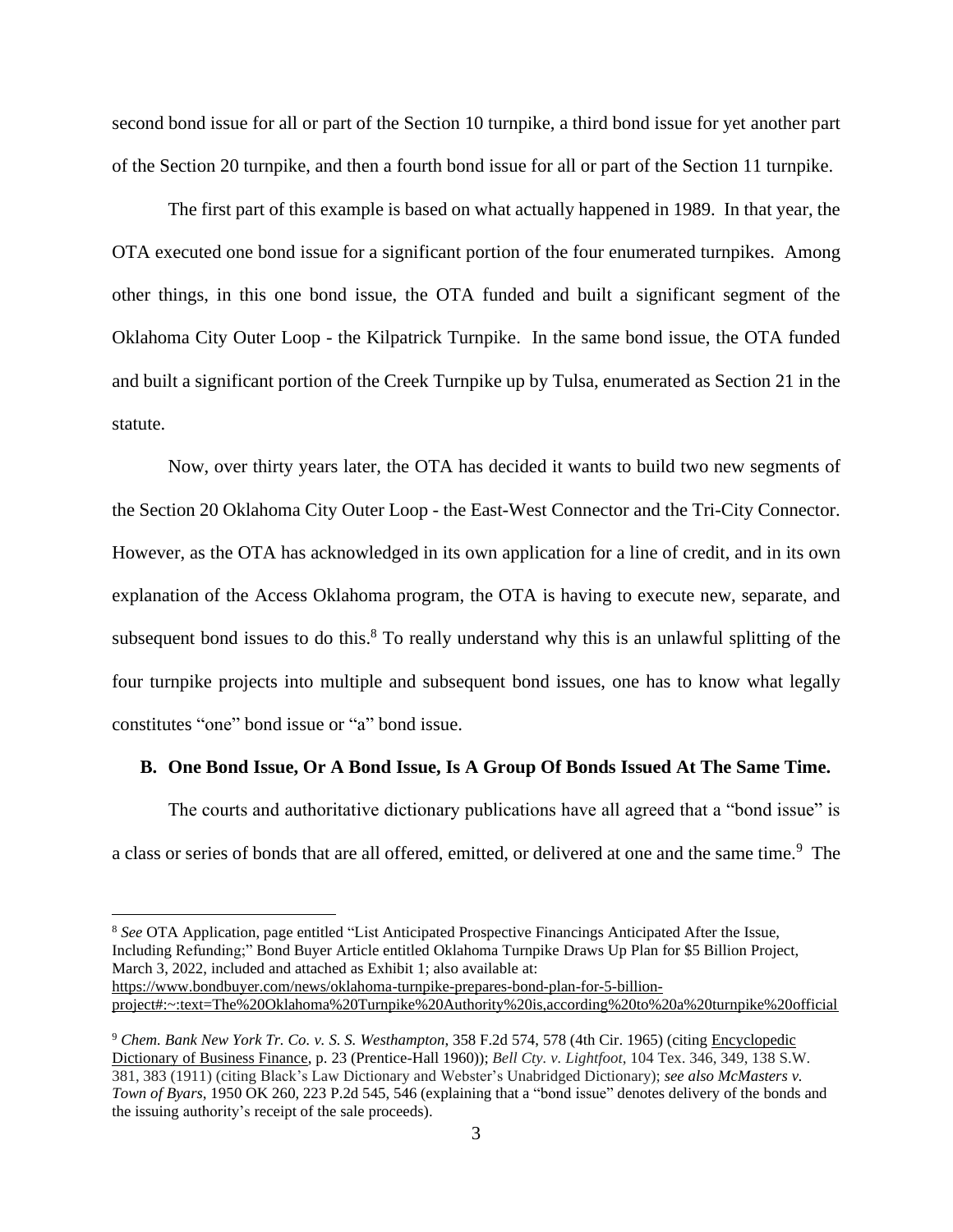latest edition of Black's Law Dictionary defines "bond issue" and "stock issue" as "[a] class or series of securities that are **simultaneously** offered for sale."<sup>10</sup>

Likewise, United States Treasury Regulations(Internal Revenue Service) on tax exemption requirements for state and local bonds emphasize the same simultaneous transaction requirements. In defining a bond issue, as opposed to separate bond issues, the regulations provide for three requirements, all of which must be met. One of the requirements is the following:

**(i) Sold at substantially the same time.** The bonds are sold at substantially the same time. Bonds are treated as sold at substantially the same time if they are sold less than 15 days apart.<sup>11</sup>

 All of this law reveals with great clarity what one bond issue is, and what it is not. Specifically, no matter what label one may wish to place on a chronologically separate sequence or series of bond issues, a group of bonds issued in year one (say, 1989), and another group of bonds issued 27 years after year one, and then another group of bonds issued 34 years after year one, cannot be legally called "one issue." They are three separate bond issues. No semantic games can change this. We don't even really need court cases and treasury regulations to tell us this; common sense and ordinary English language usage tells us all we need to know.

## **C. The OTA Can No Longer Bond And Build The Outer Loop Turnpike Segments That The OTA Calls The East-West Connector And The Tri-City Connector.**

The plain language of the statute, together with the legal definition of one bond issue, reveals that the OTA's attempt to build the East-West Connector and Tri-City Connector turnpikes is an unlawful splitting of the 1987 turnpike package into distinctly separate bond issues and distinctly separate projects. The Legislature clearly did not authorize the OTA to do this. If the OTA was ever going to build what it is now calling the East-West Connector and Tri-City

 $10$  Black's Law Dictionary ( $11<sup>th</sup>$  Ed. 2019).

<sup>&</sup>lt;sup>11</sup> 26 CFR § 1.150-1(c)(1)(i) (emphasis in original).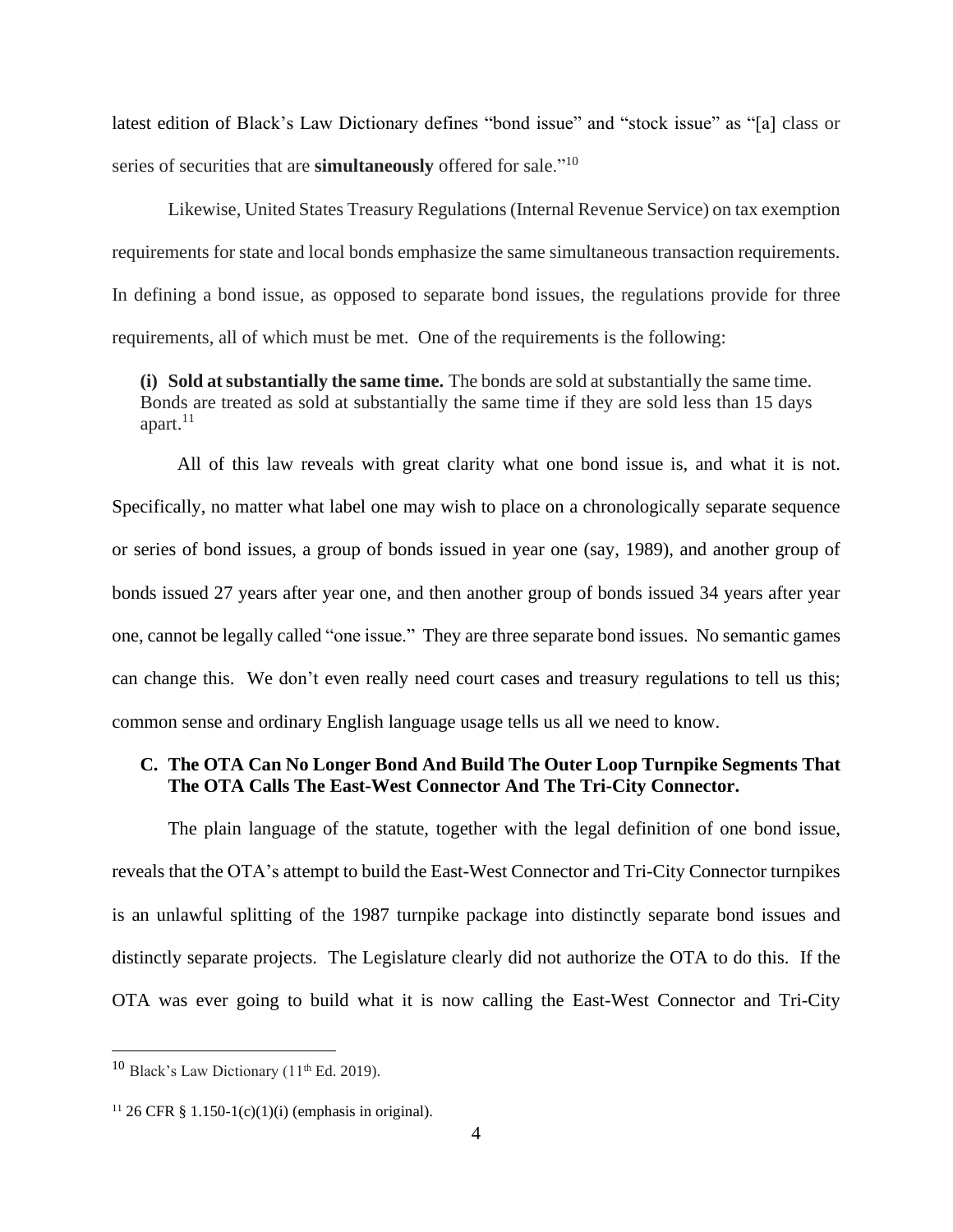Connector, the OTA had to do so in compliance with the one bond issue requirement of Section 1705(f), or in other words, as part of the one bond issue the OTA offered, sold, and delivered in 1989. The OTA did not do so, however. No matter what reason the OTA may have had for the choice it made in 1989, the OTA is now legislatively bound by that choice.

Moreover, the people of Oklahoma, particularly those in and around the path of these turnpikes, are entitled to rely on the choice the OTA made thirty-five years ago. The areas in and around these two new turnpikes have changed tremendously since 1987. In the wake of the OTA's choice not to build these turnpikes with the one bond issue allowed to them under Section 1705 (f), people in these areas have built homes and businesses, raised families, and lived productive lives for a generation. Now, a generation later, thousands of homes, businesses, and properties are being destroyed, and thousands of people are being displaced. People's lives are being changed and adversely impacted forever because the OTA has now decided it wants to build new turnpikes in violation of a clear legislative mandate.

All of this disruption, displacement, and destruction is a compelling demonstration of why the legislature places constraints on the OTA in the first place. Executive Branch agencies do not simply get to ignore and flout the clear constraints the Legislative Branch has placed upon them. This is so no matter how much the Agency believes a project may be needed or desirable, and no matter how inconvenient those constraints may seem to be to the Agency.

This Council is required to determine whether or not the OTA's proposed debt is being incurred for "Authorized Public Functions or Purposes," which include functions authorized by law. OAC 90:1-1-3(c)) and 90:10-7-3. If the OTA wishes to fund, bond, and build the East-West Connector and Tri-City Connector at this late date - over thirty years after issuing its one legislatively authorized bond issue in 1989 - the OTA needs to convince the legislature to repeal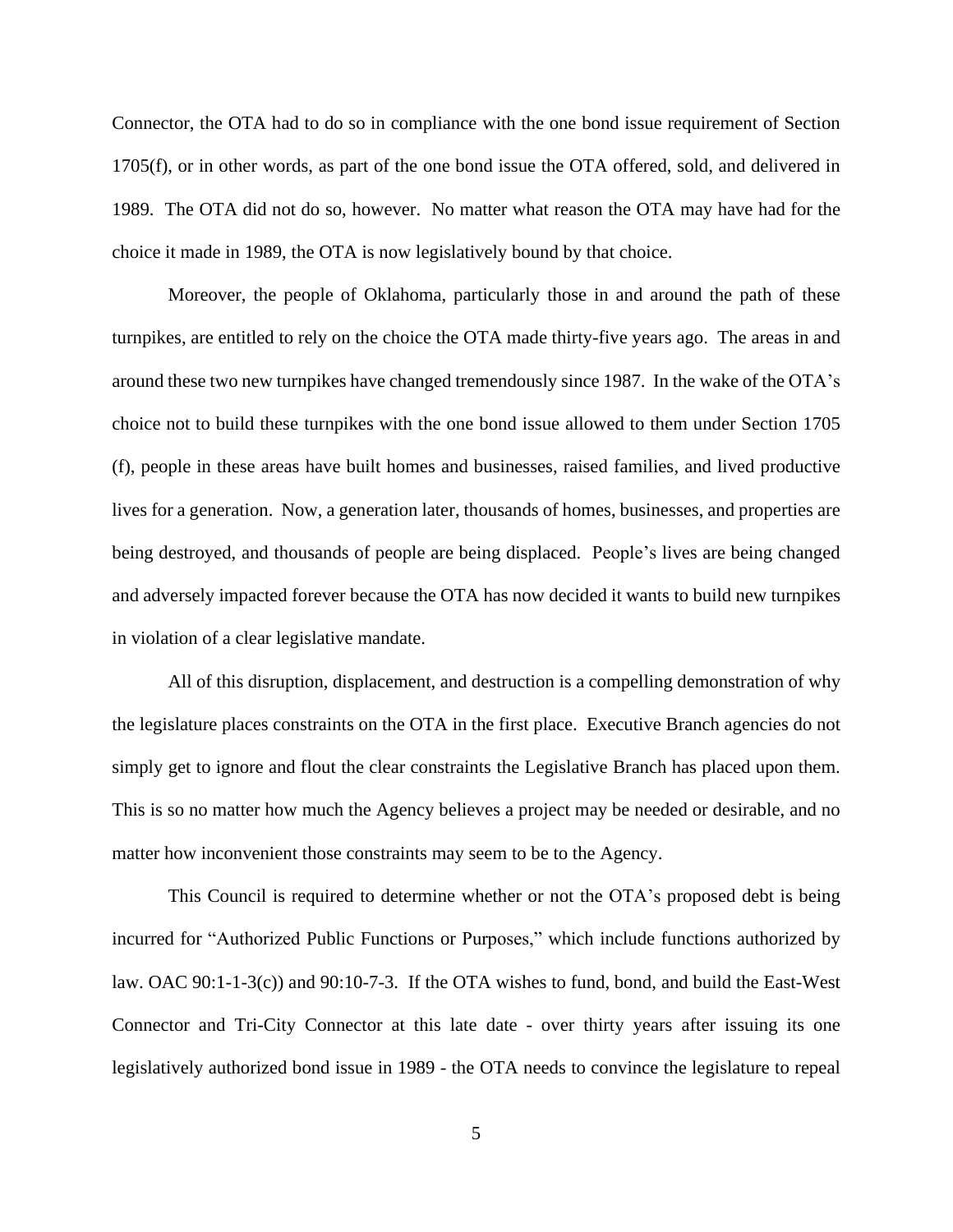or amend the second sentence of Section 1705 (f). For any oversight authority to conclude otherwise would be to ignore the plain language of the statute, and to decide that the duly enacted legislation of the people's elected representatives means nothing. The Council of Bond Oversight therefore cannot approve a line of credit, or any other kind of funding, for the OTA to perform any work of any kind for the East-West Connector or the Tri-City Connector.

# **D. The Oklahoma Supreme Court's Approval of a New and Separate Bond Issue in 2016 Is Not Precedential Legal Authority For the OTA to Bond and Build the East-West Connector and Tri-City Connector.**

In 2016, the OTA issued new bonds for the OTA to build the Kickapoo turnpike and a new segment of the Kilpatrick turnpike. The OTA would describe these two turnpikes as segments of the Oklahoma City Outer Loop. As such, these projects would have been subject to the mandate in Section 1705(f) for one, and only one, bond issue for the four enumerated turnpikes. The 2016 bond issue was, however, a new and separate bond issue, subsequent to the bond issue of 1989. This new issue was for part of only one of the four turnpikes enumerated in Section 1705(f). The OTA thus funded and built the 2016 projects in clear violation of the plain language of Section 1705(f).

The fact that the Oklahoma Supreme Court granted the OTA's application to approve these 2016 bonds<sup>12</sup> does not, moreover, stand as legal precedent for any claim that the OTA can lawfully issue new bonds for the East-West and Tri-City Connectors. This is so because the correct Section 1705(f) issue was neither raised by the parties nor addressed by the Court in the 2016 case.

When parties do not raise or consider an issue, and the court does not address it, "the case is not binding precedent on that point."<sup>13</sup> It is universally recognized that "questions which merely

<sup>12</sup> *In re Oklahoma Turnpike Authority*, 2016 OK 124, 389 P.3d 318.

<sup>13</sup> *United States v. Turrieta*, 875 F.3d 1340, 1346 (10th Cir. 2017) (citing *U.S. v. L.A. Tucker Truck Lines*, 344 U.S. 33 (1952)); *Oklahoma Educ. Ass'n v. State ex rel. Oklahoma Legislature*, 2007 OK 30, 158 P.3d 1058, 1064.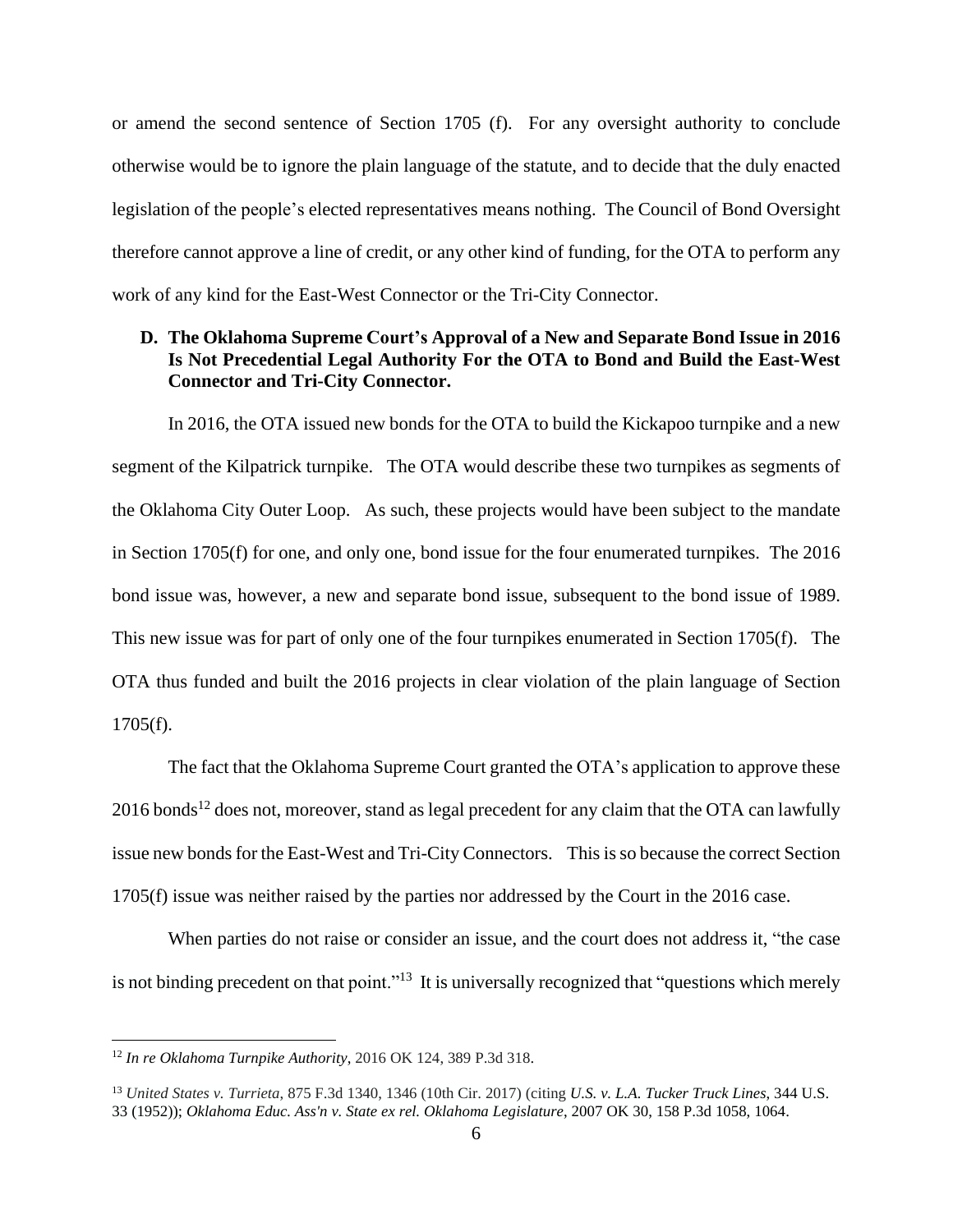lurk in the record, neither brought to the attention of the court nor ruled upon, are not to be considered as having been so decided as to constitute precedents."<sup>14</sup>

In the 2016 Oklahoma Supreme Court case, Protestor Jerry Fent failed to raise the correct legal issues. Mr. Fent simply made incorrect and unmeritorious legal arguments. He claimed that Oklahoma turnpike bonds violate the rule against perpetuities.<sup>15</sup> He claimed, without any real evidence, that the OTA's actions with 2016 bond issue and turnpike project were intrinsically fraudulent. It is not surprising that the Oklahoma Supreme Court dispensed with his challenge without any analysis of the real meaning and consequences of Section 1705(f).

Fent did point out that Section 1705(f) in essence called for the four enumerated turnpikes to be bundled together into one bond issue and one overall building project. However, Fent then incorrectly argued that it was an unconstitutional violation of the single subject rule for the legislature to have done so. Not surprisingly, the Supreme Court focused exclusively upon the single subject argument, and then easily dispatched it.<sup>16</sup> The Court did not address the meaning or consequences of Section 1705(f) any further.

The parties simply did not raise the correct legal issue about Section 1705(f), and the Court did simply not address it, in the 2016 case. Section 1705(f) is of course constitutional. However, Section 1705(f) required, not just authorized, the OTA to build and fund the four enumerated turnpikes together in one bond issue. If the Supreme Court had been presented with and considered the true and proper issue, the case would have turned out differently. The plain language of the statute would have compelled the Supreme Court to hold that the OTA was

<sup>14</sup> *Com. of Pa. v. Brown*, 373 F.2d 771, 784 (3d Cir. 1967) (*citing L.A. Tucker*, *supra*, 344 U.S. at 37-38; *Webster v. Fall*, 266 U.S. 507, 511 (1925)).

<sup>15</sup> *Oklahoma Turnpike Authority*, 389 P.3d at 321.

<sup>16</sup> *Oklahoma Turnpike Authority*, 389 P.3d at 320.